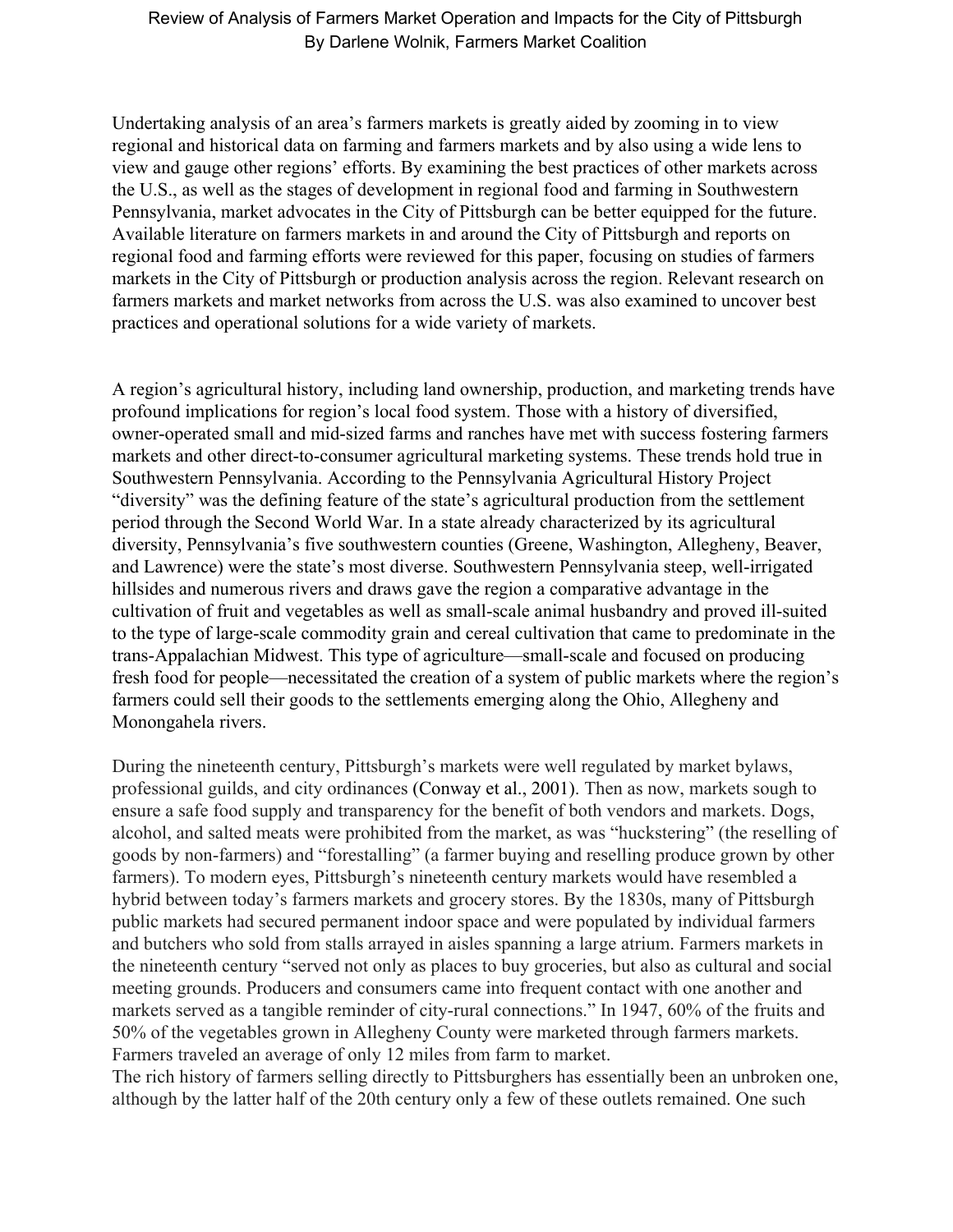market was (and is) the Farmers' Cooperative Market of East Liberty (FCMEL). The FCMEL has been in existence since 1941 and is still in their original location, due to the foresight of purchasing their building in the early days. By studying the development and market attributes of the FCMEL (Danko+Day, 2012), those same characteristics can now be used as the basis of analysis for the city-managed and independent markets, using some combination of the collected forty-eight qualities for successful markets which fall into four categories; location, farmer/vendor/product, customers, and planning and management.

Since collecting and analyzing shopper behavior data is key to market measurement, especially metrics of zip code origin among shoppers and amount of purchase, the baseline data collected at FCMEL offers a marker with which to begin to collect that same data at other markets. At FCMEL, the majority of respondents traveled to East Liberty from more affluent neighborhoods bordering it or nearby, and most had been attending the market for more than 10 years and many for up to 30 years. Danko+Day also noted that the addition of direct-trade coffee and ready-to-eat foods have created a more sociable atmosphere on Saturday mornings in recent years but also that the addition of non-local items in less bountiful months of the year frustrated some shoppers of FCMEL. The recommendations for FCMEL are also suitable for other markets: the addition of a centralized EBT and credit card processing station at the market, the creation of a strategic plan for both short- and long-term growth, and hiring a full-time market manager.

# Fresh Access

Between 1994-2004, the USDA Food and Nutrition Services (FNS) began an ambitious plan to offer food stamp benefits (now called  $SNAP<sup>1</sup>$ ) on an electronic benefit card (EBT) to reduce fraud and delay in receiving payments. This lengthy state-by-state transition meant that during the time period with one of the largest increases in the number of markets across the U.S., (Briggs, S., Fisher, L. M., Miller, S., & Tessman, N., 2012), any market without a permanent phone line and electricity instantly became unable to process those benefits, landing on the lonely side of the "digital divide." To illustrate that point, between 1994 and 2008 the value of SNAP benefits redeemed at farmers markets dropped by 71% in constant 1994 dollars, after topping \$9,000,000 in 1993 with less than 2,000 markets in operation. With the new technology in wide use and programs to incentivize shopping now widely available, SNAP spending at farmers markets grew to \$22.4 million in 2017, continuing its climb in total dollars, in the number of transactions and in the rise of return shoppers using SNAP benefits (FNS 2018). Since the adoption of these programs, diversifying the farmers market shopping base to include those with limited means has been a major goal for thousands of markets across the U.S. It has also been a focus for Pittsburgh anti-hunger advocacy organization, Just Harvest for good reason: among cities with populations of 250,000-500,000, Pittsburgh has the largest percentage of people residing in communities with "low-supermarket access" (LSA). Approximately 47% or 145, 245 Pittsburgh residents experience low access and 71% of city LSA residents are low-income. In the metro area, including all of Allegheny County, 18% of residents or 422,513 people reside in LSA communities. Of the metro's LSA area residents, 57% are low income. The high percentage of low-supermarket access areas in the Pittsburgh metro corresponds with the fourth-highest rate of obesity (29.3%) among US metro areas. The statistics provided depict a

<sup>&</sup>lt;sup>1</sup> Supplemental Nutrition Assistance Program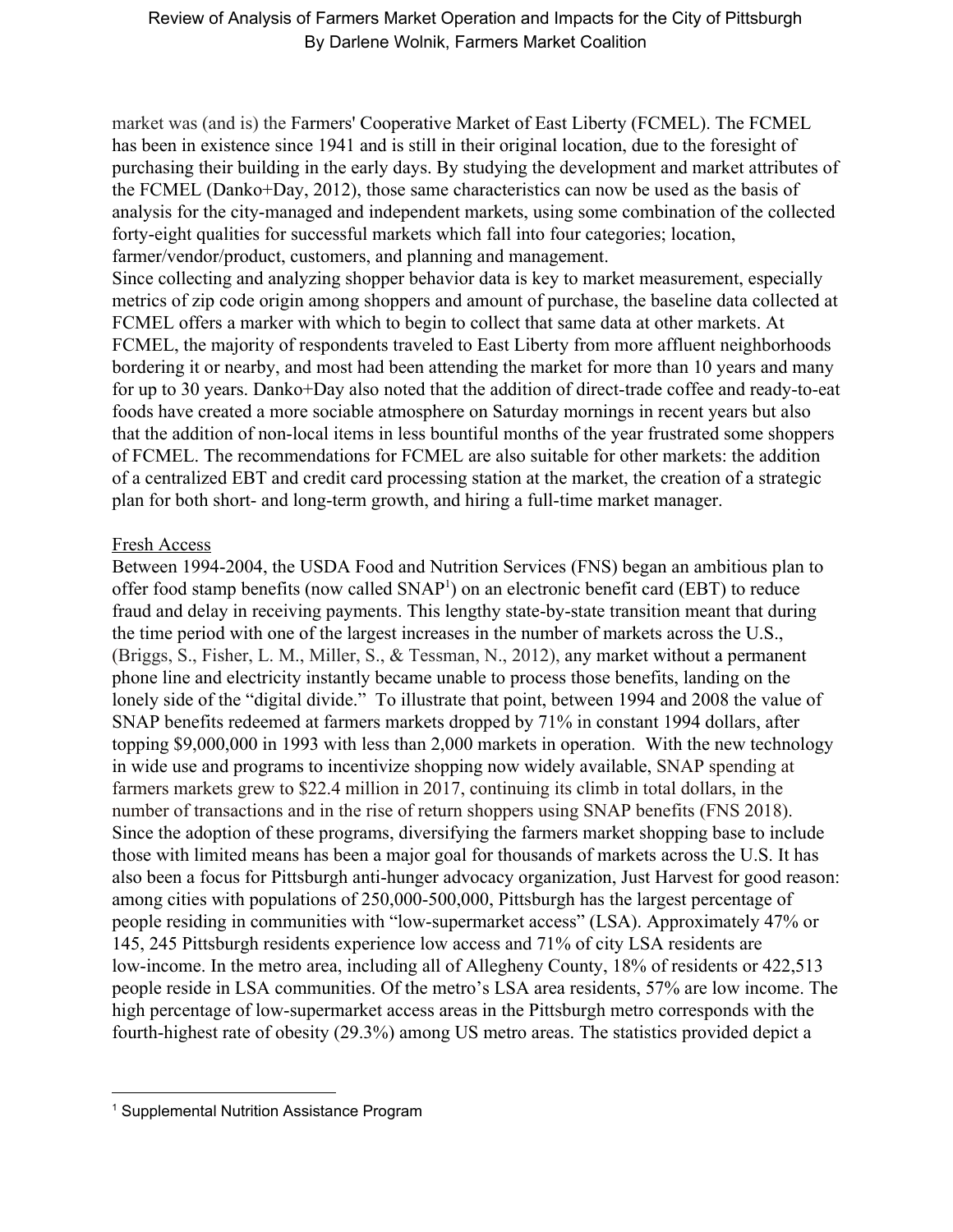region in which "access to healthy food appears to be more of a privilege than a right of all citizens" (Murray, 2013).

In 2010 a team from the Heinz College at Carnegie Mellon University completed a four-month research project on behalf of Just Harvest to determine how to integrate SNAP into area farmers' markets (Bergman-Bock, K, et al 2010). Their recommendation was that Just Harvest "implement a central cashier system at each Citiparks farmers' market, utilizing a token-based scrip system. This system requires that Citiparks farmers' markets users of SNAP, credit, and debit cards first go to the central cashier; the central cashier runs the user's card in exchange for market tokens; the card users purchase produce with market tokens; and farmers exchange tokens for cash reimbursement after the market. We recommend that Citiparks employees currently assigned to each market serve as the central cashier for each market and that Just Harvest manage the training and accounting activities necessary to operate the system at each market, and the marketing and evaluation tasks of the project. Resources required for this project include personnel time from Citiparks farmers' market staff and Just Harvest management and staff, point of sale machines, token supplies, marketing expenses, and evaluation expenses. The research team recommends that Citiparks market staff operate the central cashier station as a part of their regular market management activities, and that Just Harvest seek local and federal funds to support operating procedures."

This initiative named Fresh Access, is unusual among markets in the U.S. since it is managed by a partner of the market organizations and not by individual markets. By having a social justice entity overseeing the program at multiple markets, the reach and impact of the program including vendor feedback, can be more easily tracked and partnerships such as those with the Pittsburgh Food Policy Council and neighborhood leaders, more easily sustained (Just Harvest, 2015). In the first year, the program which allows Pittsburgh residents the ability to use SNAP benefits as well as credit and debit cards to buy local foods, was launched at the two largest Citiparks markets in East Liberty and the Northside in May 2013. The program added four more markets in the Southside, Carrick, Bloomfield, and Beechview areas in August 2013 (Schless-Meier Emerson 2014).

# Data Collection

After the program completed its pilot year the program boosted consumption of fresh produce among participants with 96% of EBT and 68% of credit/debit users rated Fresh Access as "very important" or "important" for buying produce. 80 percent of EBT and 59% of credit/debit users surveyed reported eating more fruits and vegetables since they started using Fresh Access (Schless-Meier Emerson, 2014).  $\Box$  In the 2015 season, Just Harvest expanded Fresh Access to fifteen markets.

As indicated above, since the data from Fresh Access also includes credit and debit shoppers, Just Harvest and the participating individual market operators can also collect data on common characteristics of a wide variety of shoppers (Byker, Shanks, Misyak, & Serrano, 2012, see also Wolf, M. M., Spittler, A., & Ahern, J. 2005). which can help to expand the use of Fresh Access and situate new markets in future years. Improving access for SNAP shoppers with programs like Fresh Access requires a constant calibration of outreach strategies and sensitivity to the barriers that at-risk families face in seeking out healthy food. Recent case studies of markets that shared strategies and best practices in convening focus groups to uncover perceptions and remaining barriers about using farmers markets should result in more of this type of data collection among markets (Farmers Market Coalition, 2017). The Pittsburgh Food Policy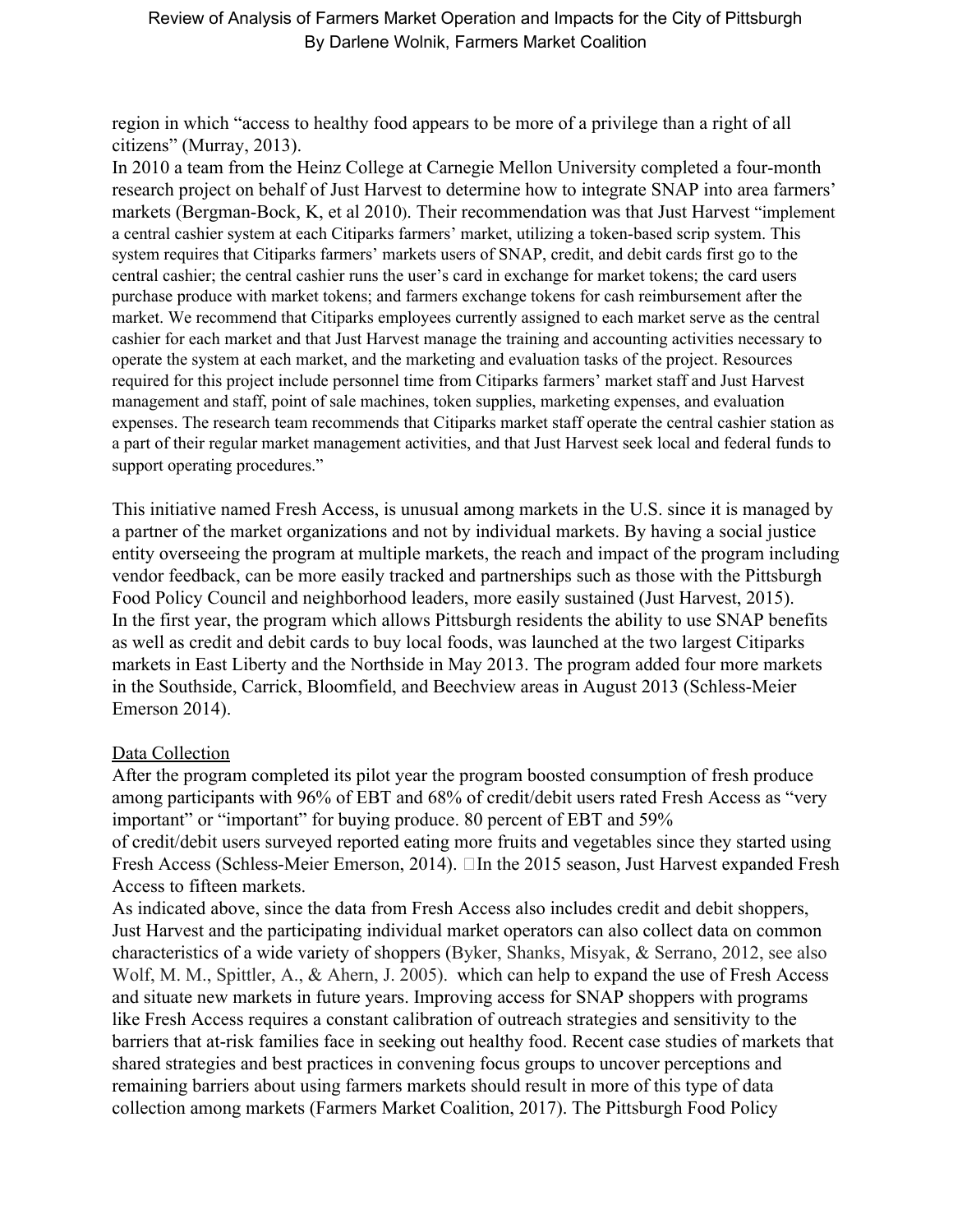Council (PFPC) also contributed data on area markets (Lindsey, Olivia, and Gretchen Sneegas, 2013), conducting two complete Rapid Market Assessments<sup>2</sup> at the East Liberty and North Side markets, Dot Surveys and visitor counts at four other markets (South Side, Carrick, Bloomfield and Beechview). The survey questions used also offer a solid framework of the type of data for other markets to begin to collect the same data, and closely mirror the survey questions offered with the Farmers Market Metrics<sup>3</sup> program, a national online evaluation tool for market operators.

- 1. How did you get to the market today?
- 2. How did you learn about the market?
- 3. How much money did/will you spend here today?
- 4. At which other farmers markets did you shop?

In addition, we asked respondents to show us where they live by placing a pin on a map of Pittsburgh.

Just Harvest annually surveys the vendors who participate in the Fresh Access program to find the impact on sales, new customers and production. The data indicates that vendors see merit in the program: of the 21 vendors who responded to "I sell more produce", 76.2% agreed or strongly agreed that they sell more produce because of the Fresh Access program (Hwang, 2018). The survey offers rich data as to characteristics of market vending in Pittsburgh: "37% of vendors surveyed have been selling at farmers markets for more than 10 years. Out of the total sales this past season, 65.4% of EBT dollars were spent on fruits, vegetables, and herbs (43.7% spent on vegetables and herbs; 21.6% spent on fruits<sup>4</sup>).

This annual survey, done in late fall, could be expanded in future years to be used across all markets in area and to ask for more data on market vendors, including vendor demographics, the number and type of sales channels used, production methods used and.

#### Market Operation

One drawback to focusing analysis only on programmatic outcomes is the current lack of research conducted on the management of markets. Creating such strategies to increase the capacity of key market organizations can be aided by building data collection, operational and marketing collaboratives across organizations.The plan devised by the Minneapolis Farmers Market Collaborative (2016) concluded their planning with these recommendations:

• Explore feasibility and need for a shared organizational infrastructure for all markets in Minneapolis (e.g. St. Paul Farmers Market)

- Create and formalize a Minneapolis farmers market backbone organization/association
- Develop accompanying budget and recommended staffing plan to present for funding.
- Develop shared technology and accounting for 'market bucks,' EBT, and credit cards at

<sup>&</sup>lt;sup>2</sup> The three pieces of the RMA included an attendance count, a 4 question Dot Survey, and a qualitative worksheet outlining the Constructive Comments and Observations.

<sup>3</sup> Farmers Market Metrics is an online data collection, management and reporting resource offered through a subscription by Farmers Market Coalition.

<sup>4</sup> Totals do not include partner markets which are markets that Just Harvest does not staff including Bloomfield, Green Tree, Peters Township, Moon Township, and Lawrenceville.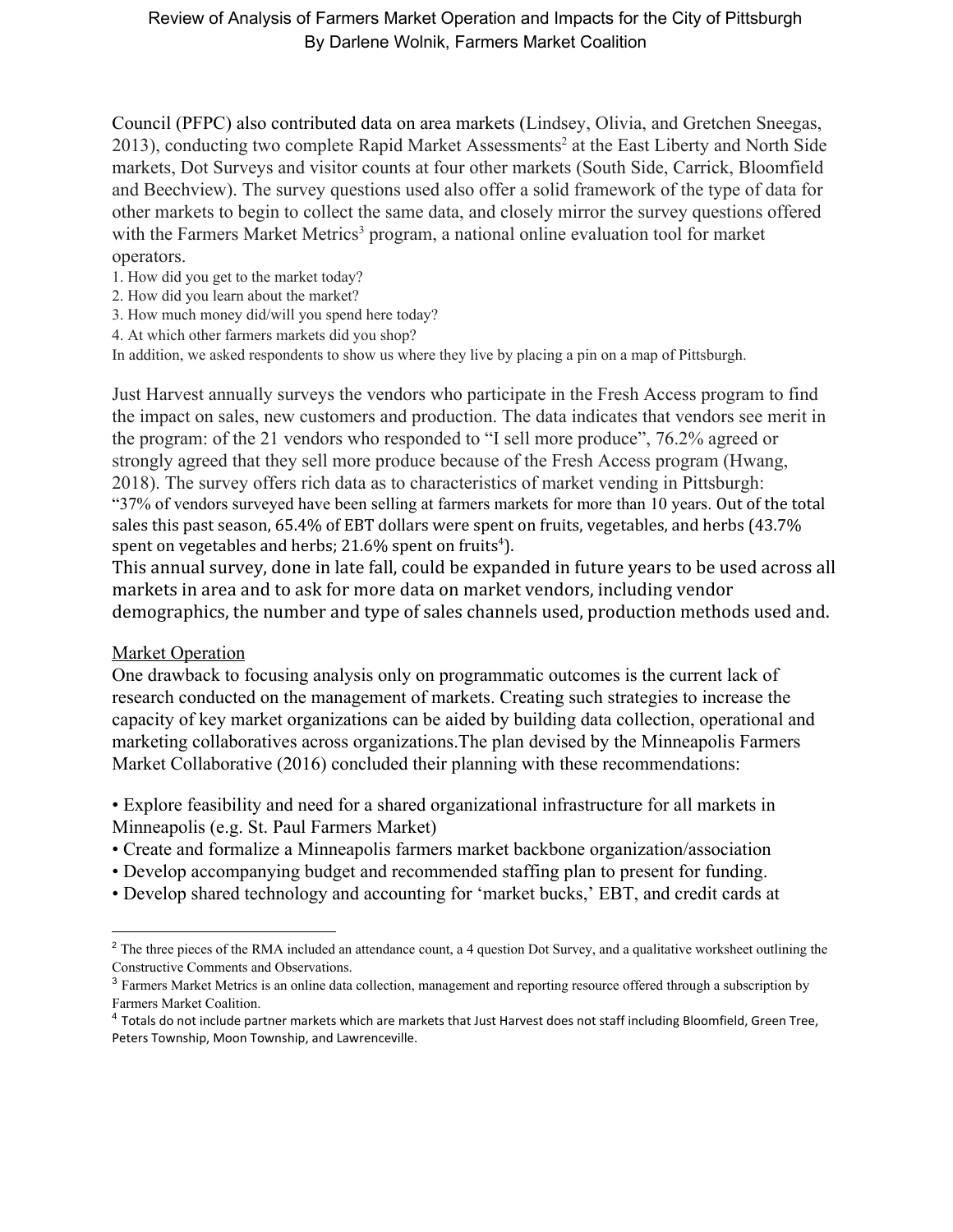all markets

• Provide regular communication, training, and technical assistance opportunities to market managers and vendors, as appropriate

• Conduct staffing needs audit to determine what positions can be shared cross-market. Assess which jobs, duties, and skills require professional expertise and which are suitable for market volunteers. Develop budget and recommended staffing plan to support all markets in the city

• Conduct operational needs audit of all markets, identifying systems and processes with potential for sharing costs and services (e.g. accounting, technology, evaluation, insurance, communication/public relations, data analysis, vendor support, etc.). Create and execute plan to share costs and services

• Develop integrated scheduling and siting process, so markets can act in the best interests of vendors and communities

• Explore options for most effective system for financial transactions at markets. Support operationalizing this system at interested markets.

In 2013, New Orleans-based market organization Market Umbrella began to develop recommendations for the City of New Orleans to address issues and challenges concerning farmers markets. Those recommendations included adding a definition for public markets, revising and updated the definition of farmers markets, revising and updating the Farmers Markets Use Standards, and requesting that farmers markets be allowed in a variety of zoning districts with the appropriate site and use standards. The recommendations also included the creation of a Farmers Market Policy Advisory Board to assist market operators address the concerns and issues mentioned in the report, help create opportunities for promotion of farmers markets in New Orleans, and help to develop a framework for farmers markets that contain concise, simple rules for market operators and vendors.

In addition to building shared tasks across market operators, creating the "right management" (PPS 2014) for the type of governance and goals that markets choose is vital. Markets with paid managers reported average sales of \$56,375 per month and median sales of \$22,641 per month (Wolnik, 2012). Markets without paid managers reported average market sales of \$11,059 and median sales of \$4,000 per month. Both average and median sales of all markets with paid managers were five times that of markets without paid managers. In addition, lower numbers of regular market vendors and a high turnover of managers have also been shown to contribute to markets closing down entirely (Stephenson, Garry, 2008).

# Vendors/Production

Once the goals are set and the operational structure of a market created, the chief work for the organizers and stakeholders is to build the right support for the family farms that will serve those outlets and programs. The unique topography of Western Pennsylvania continues to supply small farms both the space and the proximity to the city's residents which may account for the large number of farmers markets currently available in the city. Still, the struggle for profit remains a problem among those farms and so improving channels for marketing their goods requires analysis including general consumer feedback (NOFA-VT, 2017) and awareness of the effect and of other Direct-to-Consumer (DTC) channels such as Community Supported Agriculture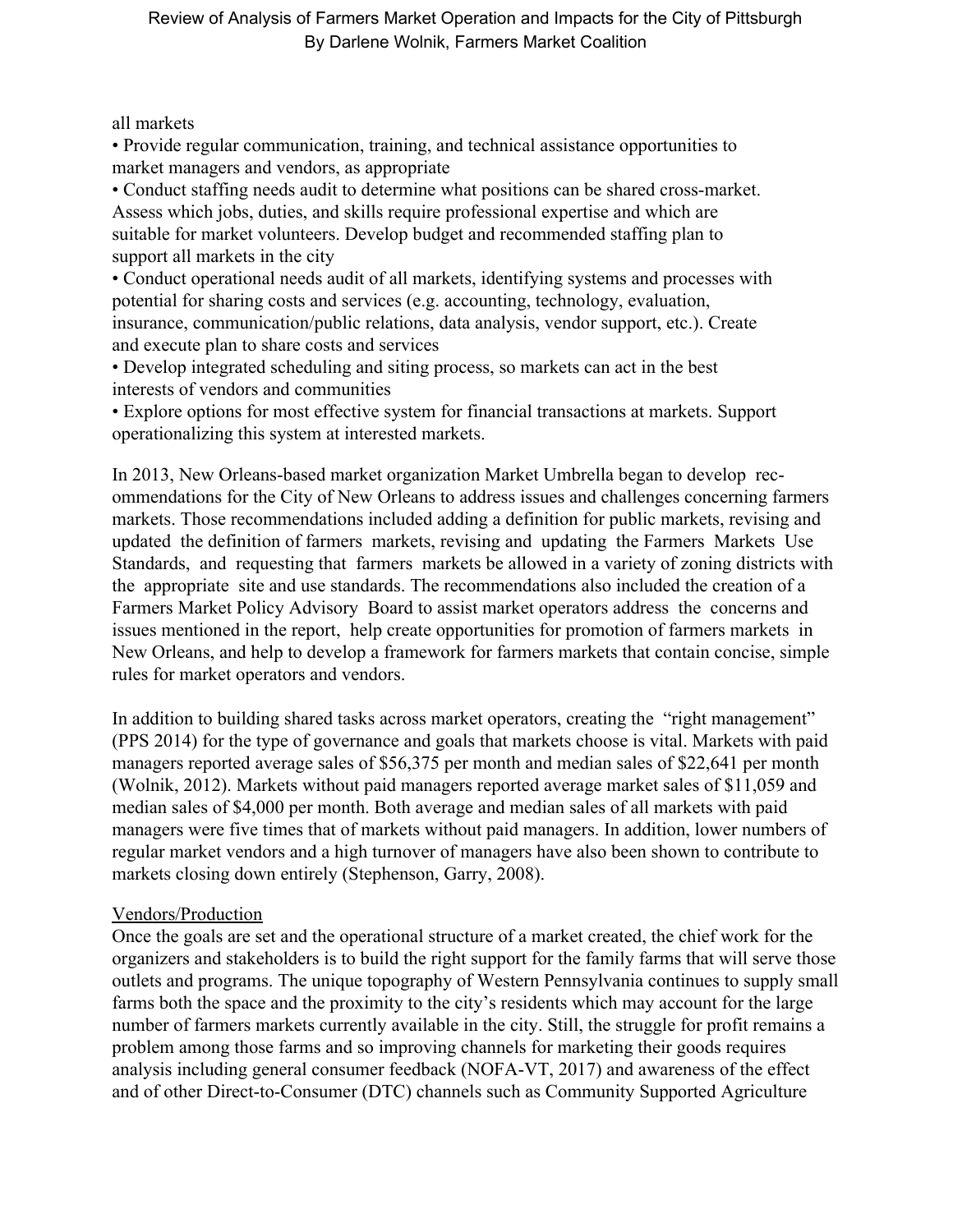(Small Farms Central, 2015). This remains important especially, according to the Southwest Pennsylvania Commission (2013), the region "does not have a mechanism in place to connect the many small food producers to markets within the region or to major markets within 275 miles of Southwestern Pennsylvania."

Some food and farming activities noted by the Commission:

175 farmers markets operate throughout the area.  $\Box$ 

Pittsburgh has a Food Policy Council to look at "a food system that benefits the community, the economy and the environment in ways that are equitable and sustainable".  $\Box$ 

In Fayette County, an effort is underway to open a grocery store featuring local foods and products.  $\Box$ 

In Beaver County, Giant Eagle opened a processing plant for fresh produce.  $\Box$ A brewery is in the works in northern Butler County.  $\Box$ 

Local restaurants in several counties feature locally produced meats and vegetables.  $\Box$ A private non-profit is operating a "farm-to-fork" service serving several counties in the region.  $\Box$ 

A local group in Indiana is working to establish a food hub and farmers market.  $\Box$ 

The Commission also outlined many of the barriers that remain for farmers:

Regulations at the state and federal level frustrate growers and value-added producers.  $\Box$ Challenging labor markets and immigration uncertainties affect many of the producers  $\Box$  in the region.  $\square$ 

There are numerous organizations across the ten counties that focus on serving parts of  $\Box$ the local food value chain or organizations representing a statewide trade group. However, there are no efforts to build regional businesses or groups directed towards value-added processing.

 Some specialty producers have a difficult time reaching customers. Some of these producers need specialized production facilities.

The smaller size of farms in the region makes it difficult for producers to generate enough quantities to meet the needs of institutional buyers and larger product distributors.  $\Box$ The shorter growing season in Pennsylvania limits produce sales and produces large seasonal variations in income.  $\square$ 

There is a declining number and a perceived lack of livestock processing facilities in Southwestern Pennsylvania.

The lack of data for and about Southwestern Pennsylvania food processing establishments hinders the growth of regional industry sectors and clusters.  $\Box$ 

The Food and Drug Administration is in charge of promulgating regulations for the enactment of the new Food Safety and Modernization Act. Depending on the regulations, the Act could have far-reaching impacts on how local food systems operate.  $\Box$ 

The lack of local networking groups and regional support for businesses in the local food value chain is a deterrent to growth and innovation.  $\square$ 

Local companies are not connected to the research in technology that is being undertaken at regional universities.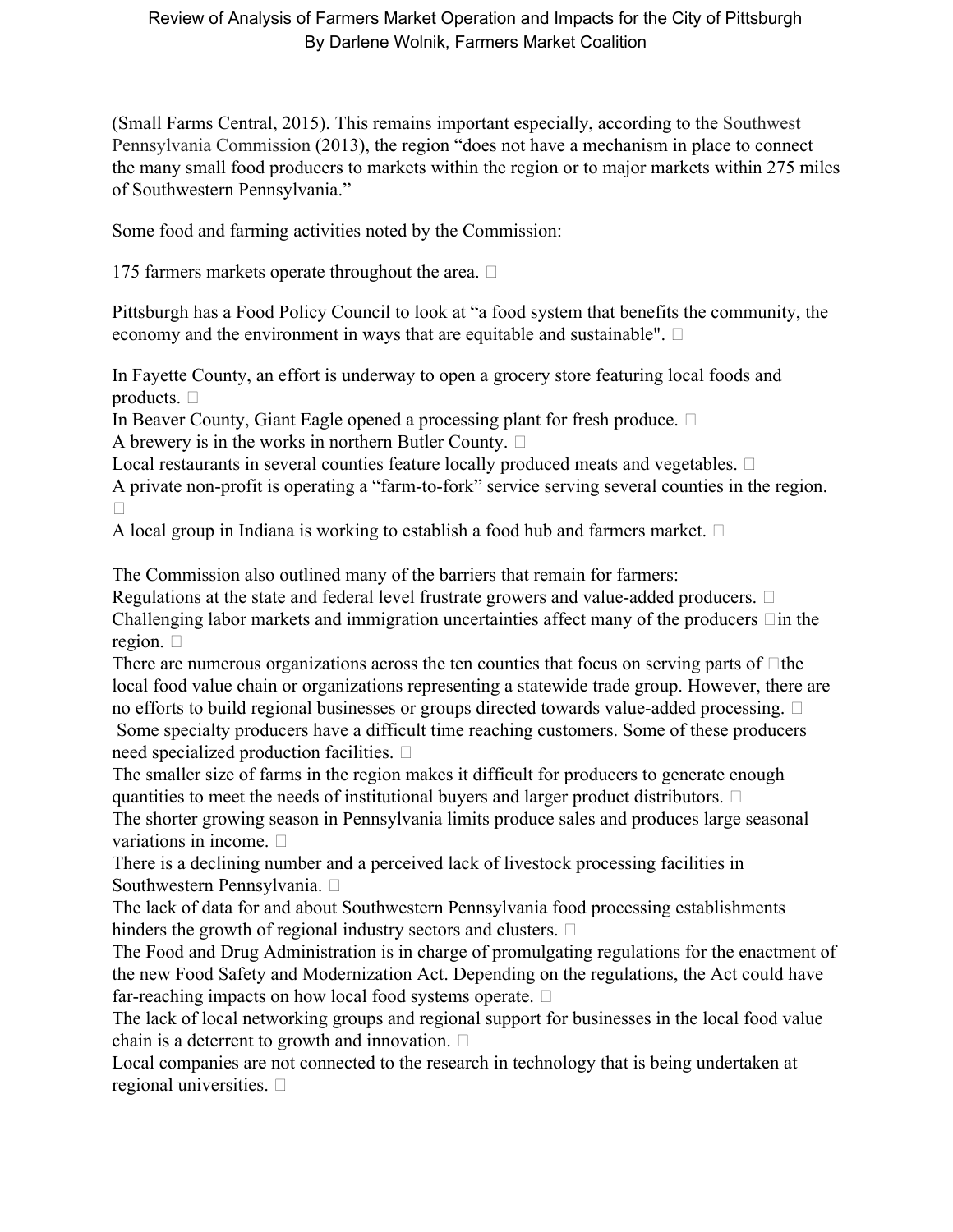There is no viable market for produce that does not meet the highest grade requirements even when the produce is healthy and sound.  $\square$ 

To better understand current production and marketing issues faced by farmers, Pittsburgh Food Policy Council also conducted data collection among vendors for the Citiparks markets (Lindsey, Olivia, and Gretchen Sneegas, 2013):

"Out of the 27 vendors surveyed, 15 have been at the EL and/or NS markets for four years or less, representing over 50% of the vendors. However, six vendors reported being at the markets for over twenty years—several responded that they had been involved with the market since it first began. Two additional vendors reported attendance of 15-19 years. Although there is a sizable group of relatively new vendors between the markets, the number of vendors who have attended 10 years or more represent 30% of the group. Of that, vendors attending 20+ years represent a little more than 1 in 5 vendors, indicating a high level of market stability." Vendor respondents had several recommendations for improving Citiparks Farmers Markets in the future:

-Increase marketing and advertising for the markets, including social media.

-Increase number of trash cans and bathrooms accessible to vendors.

-Increase community involvement through special events, such as cooking/chef demos and live music.

-Enforce market rules equally for all vendors, e.g. start/stop times, stop vendors from "huckstering," etc.

-Keep an eye on what different vendors are selling—don't bring too many vendors selling the same products into the market. This decreases sales.

-Enforce "Producer Only" rules for vendors.

-At smaller markets, bring in additional vendors to fill all the spaces.

Just Harvest surveys market vendors at those locations with Fresh Access annually, using the data to better understand how to refine the program and serve their vendor stakeholders.

# Summary

The analysis of the literature finds that current programmatic interventions on food access issues at farmers markets have been well analyzed, possibly due to their management by a regional anti-hunger organization rather than being directly overseen by individual market organizations with little capacity or encouragement for data collection at this point. Many of the recommendations about the Pittsburgh farmers markets by various stakeholders from past reports still need to be implemented. To accomplish that, the same dynamic loop of pilots and impact measurement used for the Fresh Access program should be employed by market organizations and other stakeholders on production side issues, overall market operations, and regional impacts of direct marketing channels in order for market organizations to define and measure their development through future research. For Southwestern Pennsylvania, the data indicates that the proud lineage of small and mid-sized farms is deeply ingrained even though the lack of infrastructure and low-capacity of most market management continues to stymie food and farming stakeholders. If Pittsburgh area markets are to anchor a true revival of regional production, it will require a deep knowledge of recent and past efforts and an honest accounting of what is left to accomplish.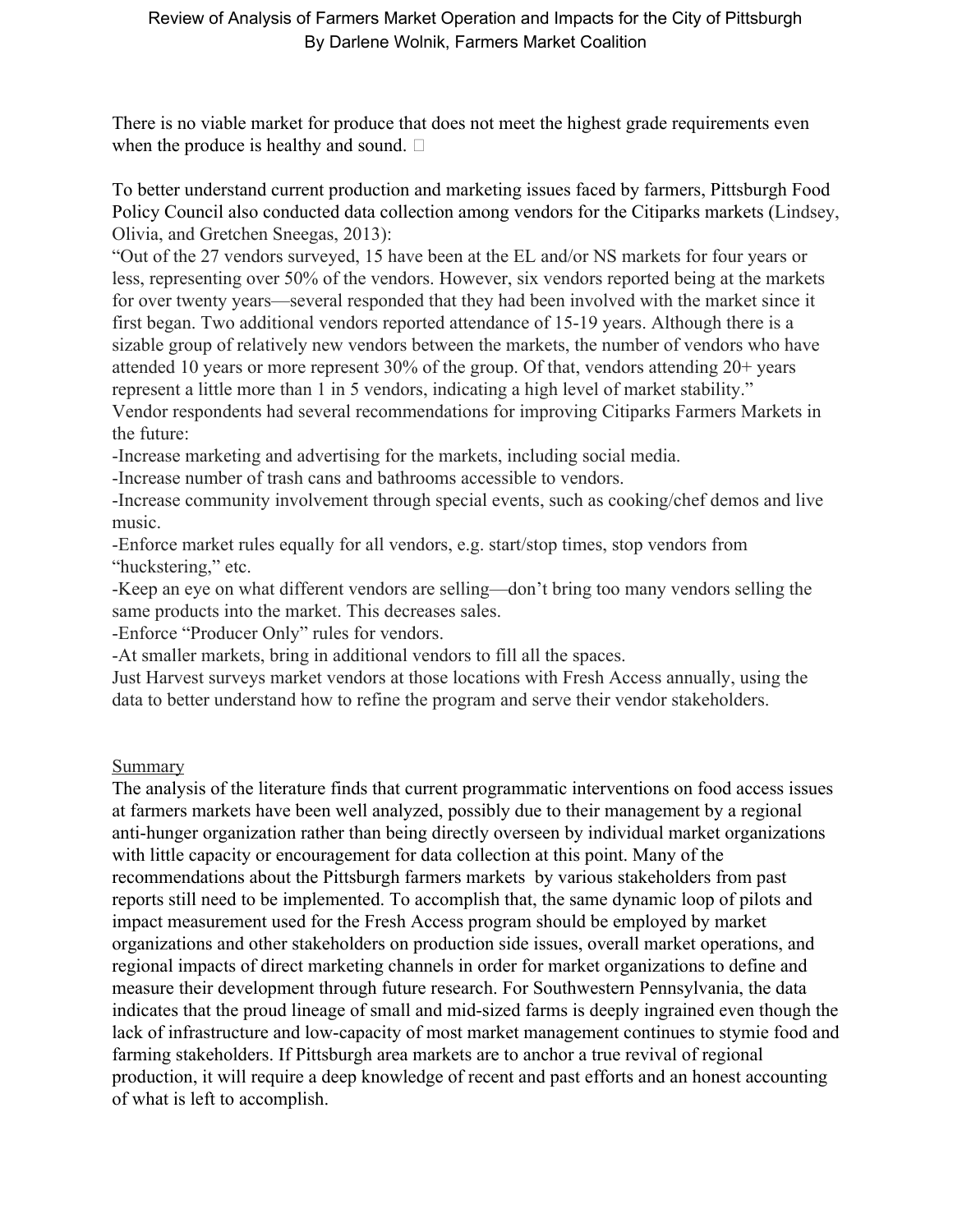#### References

Bergman-Bock, K., Ferris, J., McNair, T., Ogrodnik, C., Quayle, T., Qin, T., Shipman, T., Tischuk, J., & Van Fossen, A. (2010). Fighting Hunger While Positively Impacting the Food System.

Briggs, S., Fisher, L. M., Miller, S., & Tessman, N. (2012). Real food, real choices: Connecting SNAP recipients with farmers' markets. Community Food Security. 2010. Retrieved from <http://farmersmarketcoalition.org/wp-content/uploads/2013/10/Real-Food-Real-Choice-FINAL.pdf> June 30, 2018

Brown, C., & Miller, S. (2008). The impacts of local markets: a review of research on farmers markets and community supported agriculture (CSA). *American Journal of Agricultural Economics*, *90*(5), 1298-1302. DOI [10.1111/j.1467-8276.2008.01220.x](http://doi.org/10.1111/j.1467-8276.2008.01220.x)

Carmen Byker, Justin Shanks, Sarah Misyak & Elena Serrano (2012): Characterizing Farmers' Market Shoppers: A Literature Review, Journal of Hunger & Environmental Nutrition, 7:1, 38-52

Conway, C., Hackney, D.C., Howard, D. A., James Bailey, D. D., Merino, A.M. and Shunakenberg, J.H. (2001). Fresh and Local: Rethinking the Role of Farmers' Markets in Pittsburgh. (Unpublished report from The History and Policy Project Course). Carnegie Mellon University, Pittsburgh, PA.

Danko+Day. (2012) Analysis of an Established Farmers' Market: A Case Study. Unpublished thesis

Edmonds, E., and Dunning, R. (2016). A Guide for Governments on Building Local Food Economies. Raleigh, NC: The Center for Environmental Farming Systems.

Farmers Market Coalition. (2017) Focusing on SNAP: Farmers Markets and Focus Group Outreach. Farmers Market Coalition

Hwang, E. (2018) 2017 Fresh Access Farmers Market Season Vendor Report

Just Harvest. (2015) Fresh ACCESS: Accepting Food Stamps at Farmers Markets Toolkit

Lindsey, Olivia, and Gretchen Sneegas. (2013) Produce Change: Marketing and Food Access Program for City of Pittsburgh Farmers' Markets 2013 Report.

Market Umbrella. (2012) Farmers Market Regulatory Review and Policy Recommendations for New Orleans. [www.marketumbrella.org](http://www.marketumbrella.org/)

Minneapolis Farmers Market Collaborative. (2016) Strategic Plan Minneapolis Farmers Market [Collaborative](http://www.ci.minneapolis.mn.us/www/groups/public/@citycoordinator/documents/webcontent/wcmsp-194465.pdf)

Mundell, Laura. (2015) Planning & Development: Local Food Value Chain Initiative (Southwestern Pennsylvania Commission).

Murray, Zachary. (2013). A Menu for Food Justice. Just Harvest

NOFA-VT (2017) Consumer Insights to Support Messaging for Vermont Direct Markets Retrieved from [https://farmersmarketcoalition.org/wp-content/uploads/gravity\\_forms/1-66fc51da018bd946fb1dfb74f4bea1e7/2018/](https://farmersmarketcoalition.org/wp-content/uploads/gravity_forms/1-66fc51da018bd946fb1dfb74f4bea1e7/2018/01/consumer_insights_vermont_direct_markets.pdf) [01/consumer\\_insights\\_vermont\\_direct\\_markets.pdf](https://farmersmarketcoalition.org/wp-content/uploads/gravity_forms/1-66fc51da018bd946fb1dfb74f4bea1e7/2018/01/consumer_insights_vermont_direct_markets.pdf) on June 21, 2018